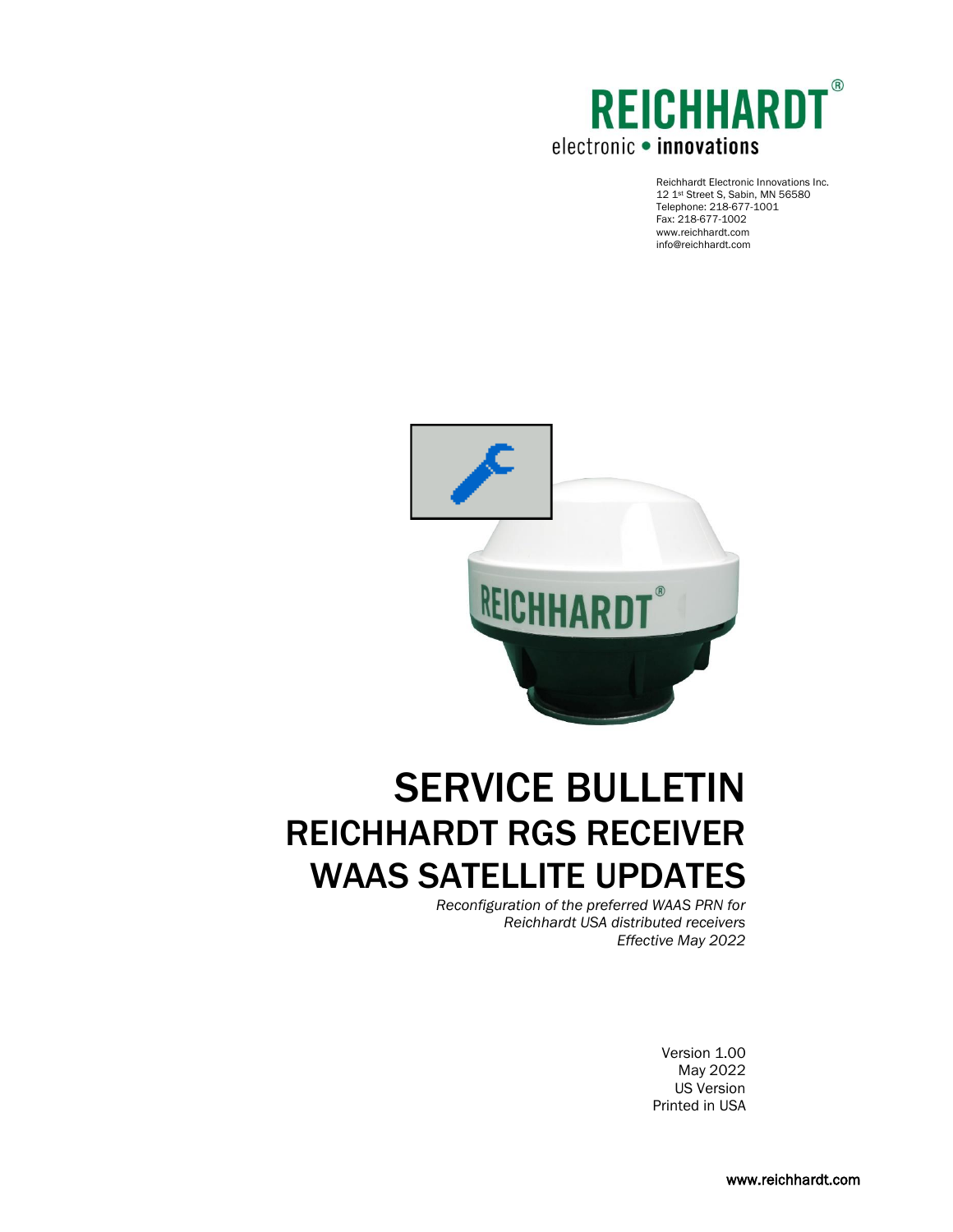

# **Contents**

REICHHARDT RGS RECEIVER WAAS SATELLITE UPDATES

| 1.   | <b>Introduction</b>                           | $\overline{2}$ |
|------|-----------------------------------------------|----------------|
| 1.1. | <b>Supported Systems</b>                      | $\overline{2}$ |
| 2.   | <b>Revision History</b>                       | $\mathfrak{p}$ |
| 3.   | <b>Changing WAAS PRN via PSR Menus</b>        | 3              |
| 4.   | <b>Changing WAAS PRN via Legacy PSR Menus</b> | -5             |

### <span id="page-1-0"></span>1. Introduction

Per a bulletin from the FAA's WAAS Test Team, WAAS PRN 138 Satellite is being decommissioned on May 17<sup>th</sup> 2022. This satellite is being replaced by new satellite PRN 135, which began transmissions on April 26<sup>th</sup> 2022.

This change affects all Reichhardt sourced RGS, A100, A101 and SMART-2 receivers with the default configuration for use in North America. The receiver will not be able to receive WAAS corrections after the PRN 138 decommissioning date unless a change to the receiver configuration is made.

This document walks through how to reconfigure the receiver's preferred WAAS satellite via the PSR system menus (change from PRN 138 to 135).

If needing to reconfigure a Reichhardt-sourced receiver without a connected PSR system, this is also possible using a variety of alternative methods (IE Windows-based RGS config program), which can be supported by Reichhardt in a separate document.

Please contact Reichhardt support with any questions at [USAtechsupport@reichhardt.com.](mailto:USAtechsupport@reichhardt.com)

#### <span id="page-1-1"></span>1.1. Systems Supported by this document

- PSR with Software Version 2.116 (Sep-2010) or newer for RGS, A100 or A101 configuration.
- PSR with Software Version 2.181 (May-2020) or newer for SMART-2 configuration
- Requires Reichhardt RGS, A100, A101 or SMART-2 communicating via serial port to PSR. This assumes an existing healthy serial connection between the PSR system receiver.

### <span id="page-1-2"></span>2. Revision History

| Revision <sup>1</sup> | <b>Description</b>      | Bv  | Date           |
|-----------------------|-------------------------|-----|----------------|
| 1.00                  | <b>Initial Revision</b> | CDB | 05/02/22<br>22 |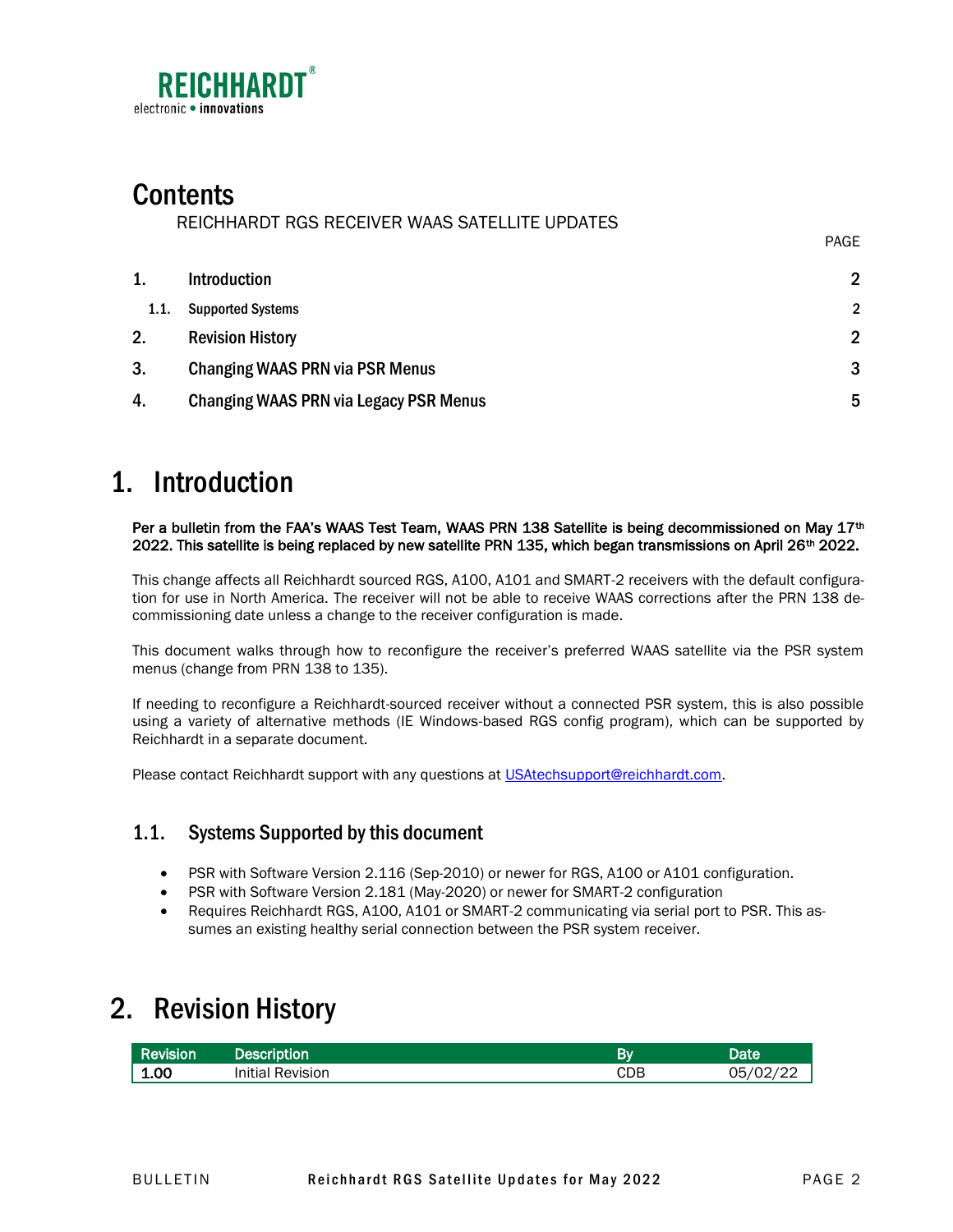

# <span id="page-2-0"></span>3. Changing WAAS PRN via PSR Menus

This section explains how to change the WAAS PRN value of a connected RGS, A100, A101 or SMART-2 receiver and verify changes in diagnostics via the PSR menus (current release software). The menus may vary in older (legacy) PSR software, in which case, refer to the following section.



From the home PSR screen, press and hold the wrench softkey to enter the PSR Main Menu.



Configuration **GPS** Input: **RS 232** Setting: Port PSR Baud: Updaterate: 38400 10 Hz RMC **GGA** GGA-LONG **VTG** GSA  $\mathbf{Z}\mathbf{D}\mathbf{A}$  ${\bf GLL}$ GST  ${\bf ALM}$ **GRS** GSV HDT RMB

From the Main Menu, select GPS (C) to enter the GPS Configuration menu.

In the GPS Configuration menu, if a supported receiver is detected, checkboxes will automatically populate in the lower half of the page.

Note: this page (number of checkbox options) may vary slightly based on receiver hardware.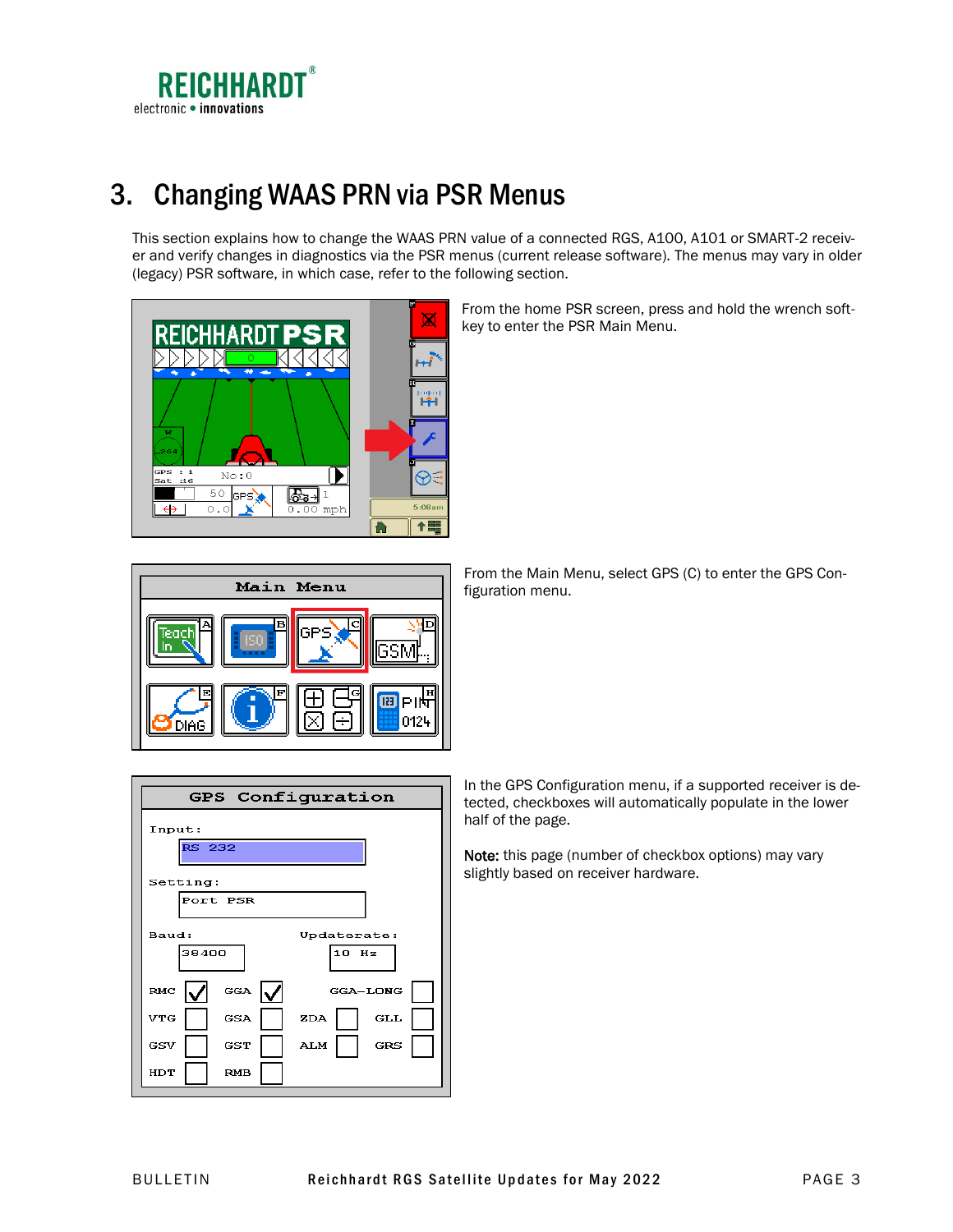



From the Setting dropdown, select "General" to access the general receiver settings.

Note: the displayed port options displayed may vary slightly depending on receiver model.



From the general receiver settings page, select the "PRN" dropdown list and select "135 – WAAS".

Note: some of the other menu options on this page may vary based on receiver model and PSR software version. The only setting which needs to be changed is the PRN.

| GPS Configuration                    |        |
|--------------------------------------|--------|
| Input:                               |        |
| <b>RS 232</b>                        |        |
| Setting:                             |        |
| General                              |        |
| PRN:<br>Decimal pl.:<br>$135 - WARS$ |        |
| Application:<br>Correction:          | -S     |
| <b>WAAS</b><br><b>WAAS</b>           |        |
|                                      |        |
| SW-Ver: 6.80g24p                     | 5:22am |
|                                      |        |

Press the "OK" soft-key to enter the save screen. Press "OK" again to save. An hourglass icon will begin flashing while settings are updated. This may take 10-15 seconds to complete. After saving, you will be navigated back to the main menu.





To verify the saved changes, from the main menu, select diagnostics (E), then press the right arrow soft-key until you are on the "GPS" page.

| GPS                          |  |                                    |                         |  |  |  |  |
|------------------------------|--|------------------------------------|-------------------------|--|--|--|--|
| Input:                       |  | RS 232                             |                         |  |  |  |  |
| RMC 10 Hz GGA 10 Hz VTG 0 Hz |  |                                    |                         |  |  |  |  |
| Latitude:<br>Longitude:      |  | $-96.6477797$                      | 46.7759172 <sup>0</sup> |  |  |  |  |
| Heading:<br>Compass:         |  | $79.70^{\circ}$<br>$82.14^{\circ}$ |                         |  |  |  |  |
| Number of<br>Satellites:     |  | 17                                 |                         |  |  |  |  |
| Quality:                     |  |                                    | $2 - DGPS$              |  |  |  |  |
| HDOP:                        |  | 0.7                                |                         |  |  |  |  |
| Ref Age:                     |  | 8 s                                |                         |  |  |  |  |
| $Ref-ID:$                    |  | 135 WAAS                           |                         |  |  |  |  |
| Baseline:                    |  | $0.0$ miles                        |                         |  |  |  |  |

On this page, confirm:

Correction quality (should be "2 – DGPS") Ref-ID (should be 135 WAAS).

Note: to receive correction, the receiver must have clear view of the sky and may take up to 10 minutes to converge depending on receiver model.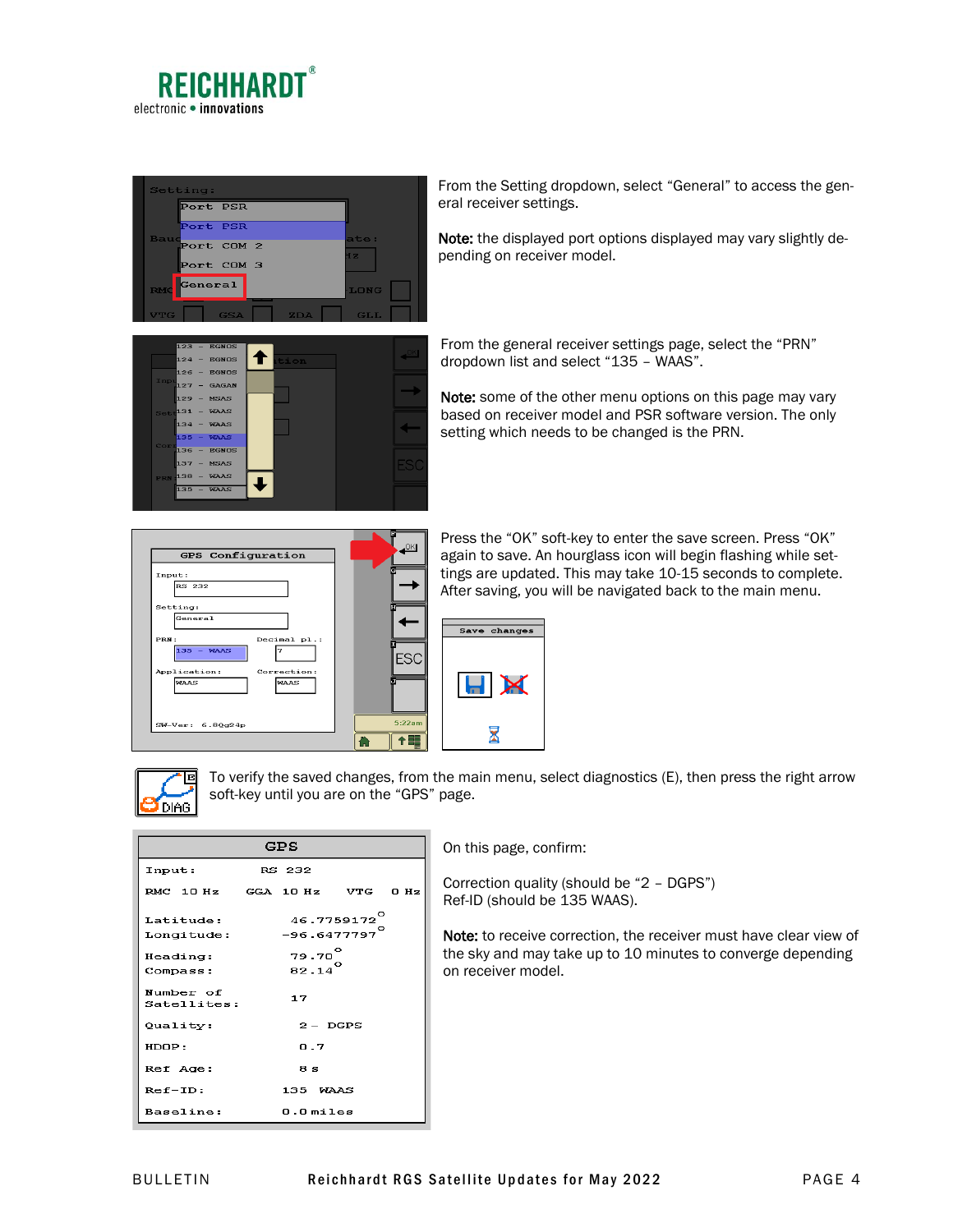

# <span id="page-4-0"></span>4. Changing WAAS PRN via Legacy PSR Menus

This section explains how to change the WAAS PRN value of a connected RGS, A100 or A101 receiver and verify changes in diagnostics via the PSR menus. Note that the SMART-2 receiver is NOT configurable in Legacy PSR software.

Highlight the GPS menu and press OK.



From the home screen, press and hold the wrench button to enter the system settings menu.

scroll through the available menus which display in the bottom row.



**TETTER** 



RG

From the GPS menu, highlight the RGS icon and press OK.

If properly connected to a supported receiver, the PSR system should enter a Receiver Configuration menu.



SI

ЮK

From the Receiver Configuration menu, highlight the blue "information/settings" icon shown and press OK.